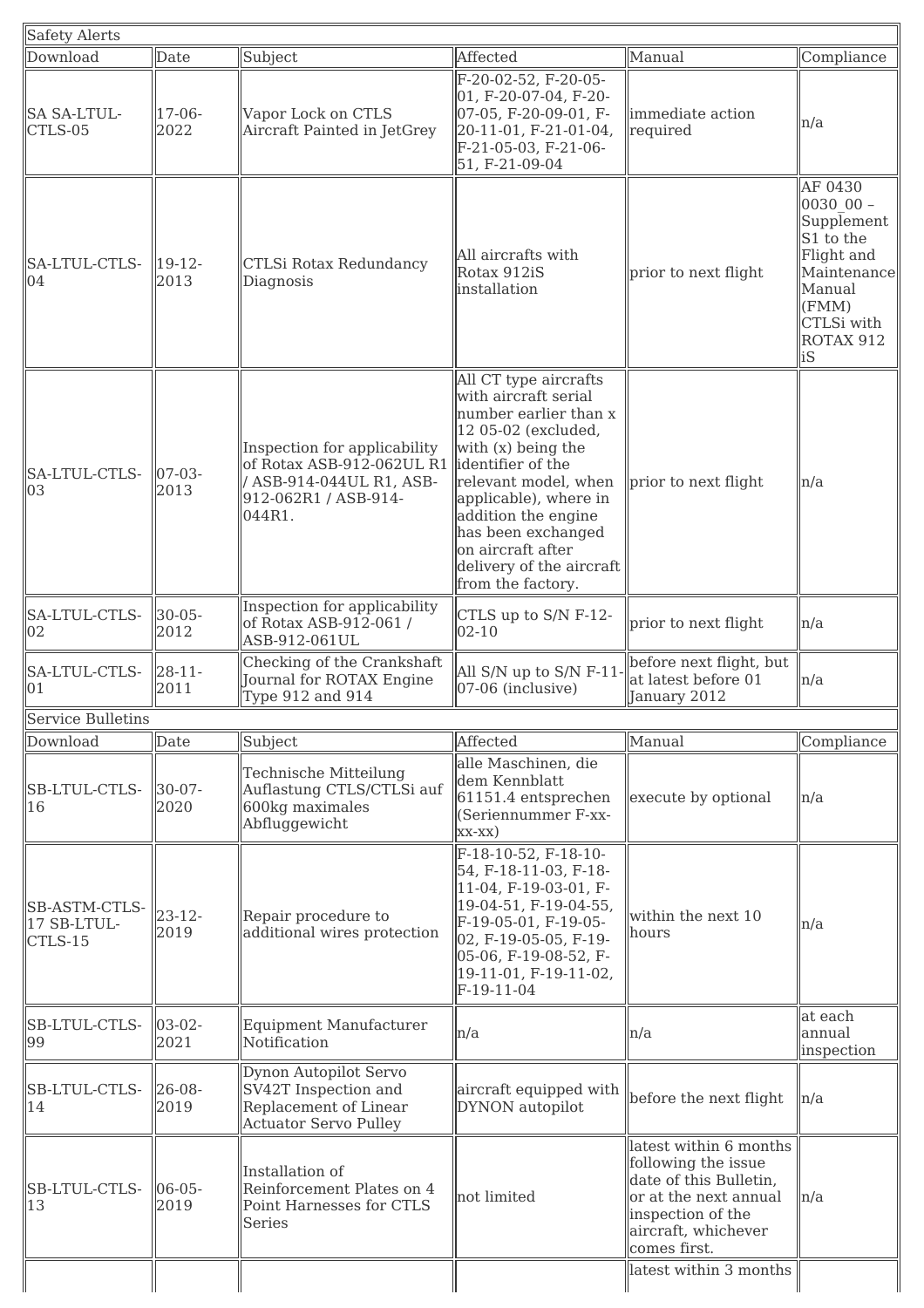| $02 - 10 -$<br>2015 | Verification of Rescue<br>System Cover Installation.                       | CTLS up to serial<br>number F-13-11-02<br>(including)                                                                                                                                                                                                                                                                                                                                                                                                                                                                        | following the issue<br>date of this<br>Notification, or at the<br>of the aircraft,<br>whichever comes first.                                                                                                                                                | n/a                                                                                                                                                                                      |
|---------------------|----------------------------------------------------------------------------|------------------------------------------------------------------------------------------------------------------------------------------------------------------------------------------------------------------------------------------------------------------------------------------------------------------------------------------------------------------------------------------------------------------------------------------------------------------------------------------------------------------------------|-------------------------------------------------------------------------------------------------------------------------------------------------------------------------------------------------------------------------------------------------------------|------------------------------------------------------------------------------------------------------------------------------------------------------------------------------------------|
| $02 - 10 -$<br>2015 | Inspection Horizontal Tail.                                                | Aircraft S/N that have<br>a horizontal tail<br>produced of Aramid<br>fabric installed                                                                                                                                                                                                                                                                                                                                                                                                                                        | with each 10ac0 hrs<br>inspection                                                                                                                                                                                                                           | n/a                                                                                                                                                                                      |
| $02 - 10 -$<br>2015 | Inspection Horizontal Tail.                                                | Aircraft S/N that have<br>a horizontal tail<br>produced of Aramid<br>fabric installed                                                                                                                                                                                                                                                                                                                                                                                                                                        | with each 10ac0 hrs<br>inspection                                                                                                                                                                                                                           | n/a                                                                                                                                                                                      |
| $19-05-$<br>2011    | Tow Bar Markings and<br>Operation                                          | F-10-02-01; F-10-02-<br>02; F-10-02-09; F-10-<br>03-10; F-10-05-07; F-<br>10-05-08; F-10-05-09;<br>F-10-06-05; F-10-06-<br>06; F-10-06-09; F-10-<br>07-01; F-10-07-04; F-<br>10-07-08; F-10-08-04;<br>F-10-09-02; F-10-09-<br>03; F-10-09-08; F-10-<br>10-09; F-10-10-12; F-<br>10-12-04; F-10-12-05;<br>F-10-12-06; F-11-01-<br>$01; F-11-01-04; F-11-$<br>$[01-15; F-11-01-16; F-$<br>11-01-17; F-11-02-02                                                                                                                 | When the tow bar<br>interface has been<br>used: The inspection<br>is mandatory before<br>the next flight. When<br>the tow bar interface<br>has never been used:<br>The inspection is<br>mandatory latest 30<br>days following the<br>issue date of this SB. | Flight<br>Design CTLS<br>Flight and<br>Maintenance<br>Manual, AZ<br>0430 0004<br>Supplement<br>Tow Bar<br>Interface<br>and<br>Operation to<br>the Flight<br>and<br>Maintenance<br>Manual |
| $08-10-$<br>2010    | Garmin SL30 and SL40<br>Comm Radio Spurious<br><b>Emissions Correction</b> | All aircraft with<br>Garmin SL30 Garmin<br>SL40 units installed<br>and with aircraft<br>production date<br>earlier than August<br>2010 (excluded), or<br>when retrofitted with<br>named Garmin units<br>that have been<br>produced by Garmin<br>prior to October 2010<br>(excluded)                                                                                                                                                                                                                                          | mandatory, but<br>without time limit                                                                                                                                                                                                                        | n/a                                                                                                                                                                                      |
| $06 - 05 -$<br>2010 | Fuel Filter Exchange                                                       | All serial numbers<br>prior to $F-09-02-01$<br>(usage of letters at<br>beginning of S/N<br>started in 2008,<br>therefore all S/N<br>beginning without a<br>letter are affected)                                                                                                                                                                                                                                                                                                                                              | before the next flight                                                                                                                                                                                                                                      | CT Parts and<br>Maintenance<br>Manual, CT<br>Aircraft<br>Maintenance<br>Manual                                                                                                           |
| $30 - 11 -$<br>2009 | Rudder Centring Fork-<br>Control Stop Replacement.                         | F-08-04-02, F-08-04-<br>03, F-08-04-04, F-08-<br>05-04, F-08-05-07, F-<br>08-05-17, F-08-05-18,<br>F-08-05-19, F-08-06-<br>$ 01, F-08-06-02, F-08-$<br>06-03, F-08-06-04, F-<br>08-06-05, F-08-06-17,<br>F-08-06-20, F-08-06-<br>22, F-08-07-01, F-08-<br>07-02, F-08-07-14, F-<br>08-07-19, F-08-07-20,<br>F-08-07-21, F-08-07-<br>22, F-08-07-24, F-08-<br>07-25, F-08-08-01, F-<br>08-08-03, F-08-08-16,<br>F-08-08-25, F-08-09-<br>$ 07, F-08-09-19, F-08-$<br>09-23, F-08-09-24, F-<br>08-10-25<br>F-08-10-26, F-08-10- | before the next flight                                                                                                                                                                                                                                      | ln/a                                                                                                                                                                                     |
|                     |                                                                            |                                                                                                                                                                                                                                                                                                                                                                                                                                                                                                                              |                                                                                                                                                                                                                                                             | next annual inspection                                                                                                                                                                   |